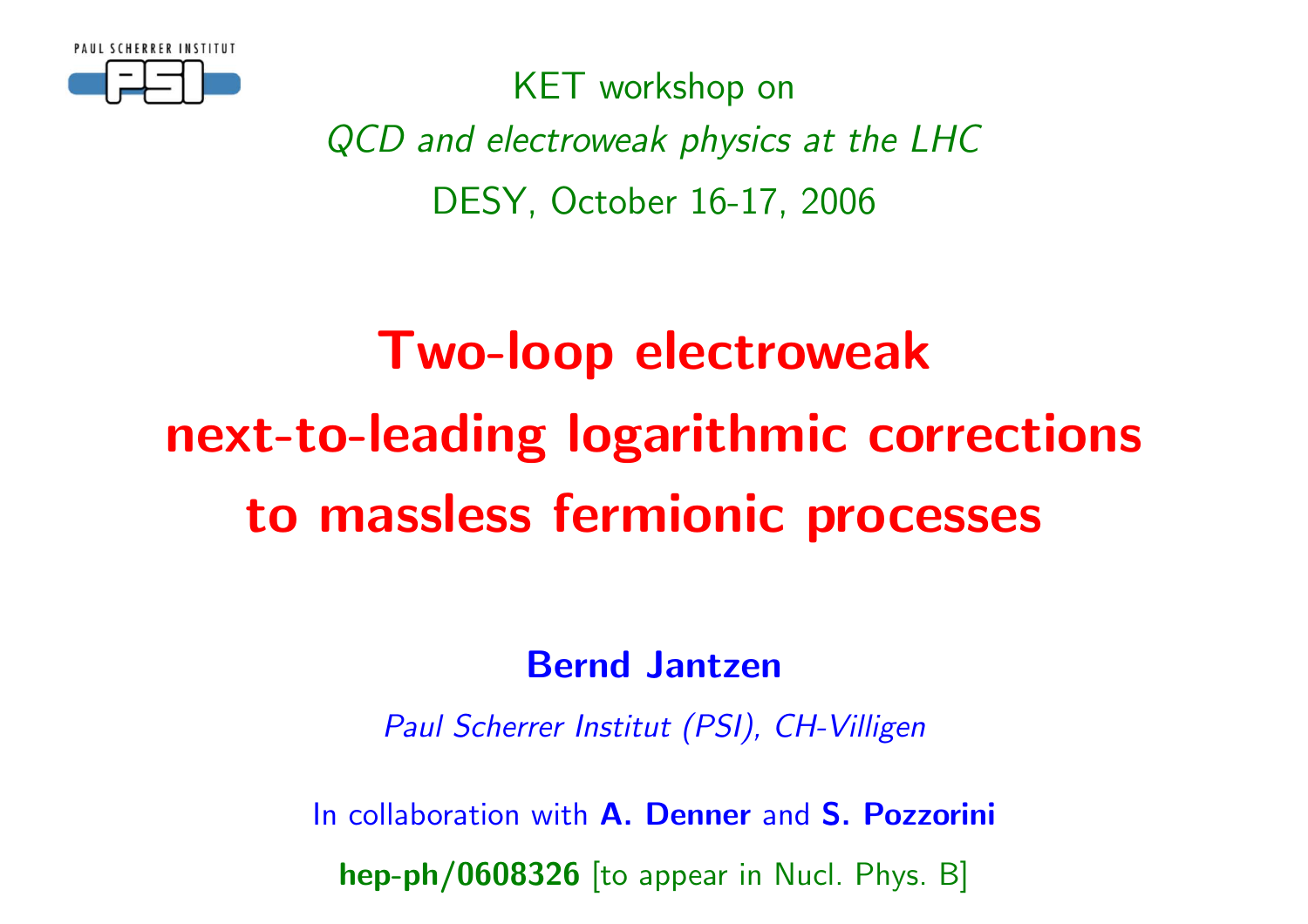

### **Overview**

- <sup>I</sup> Electroweak corrections at high energies
- II 2-loop next-to-leading logarithmic corrections
	- extraction of mass-singular logs at <sup>1</sup> and <sup>2</sup> loops
	- factorizable and non-factorizable contributions
	- treatment of UV singularities

#### III Results for massless fermionic processes

- calculation of loop integrals
- factorization & exponentiation
- comparison to existing results & applications

### IV Summary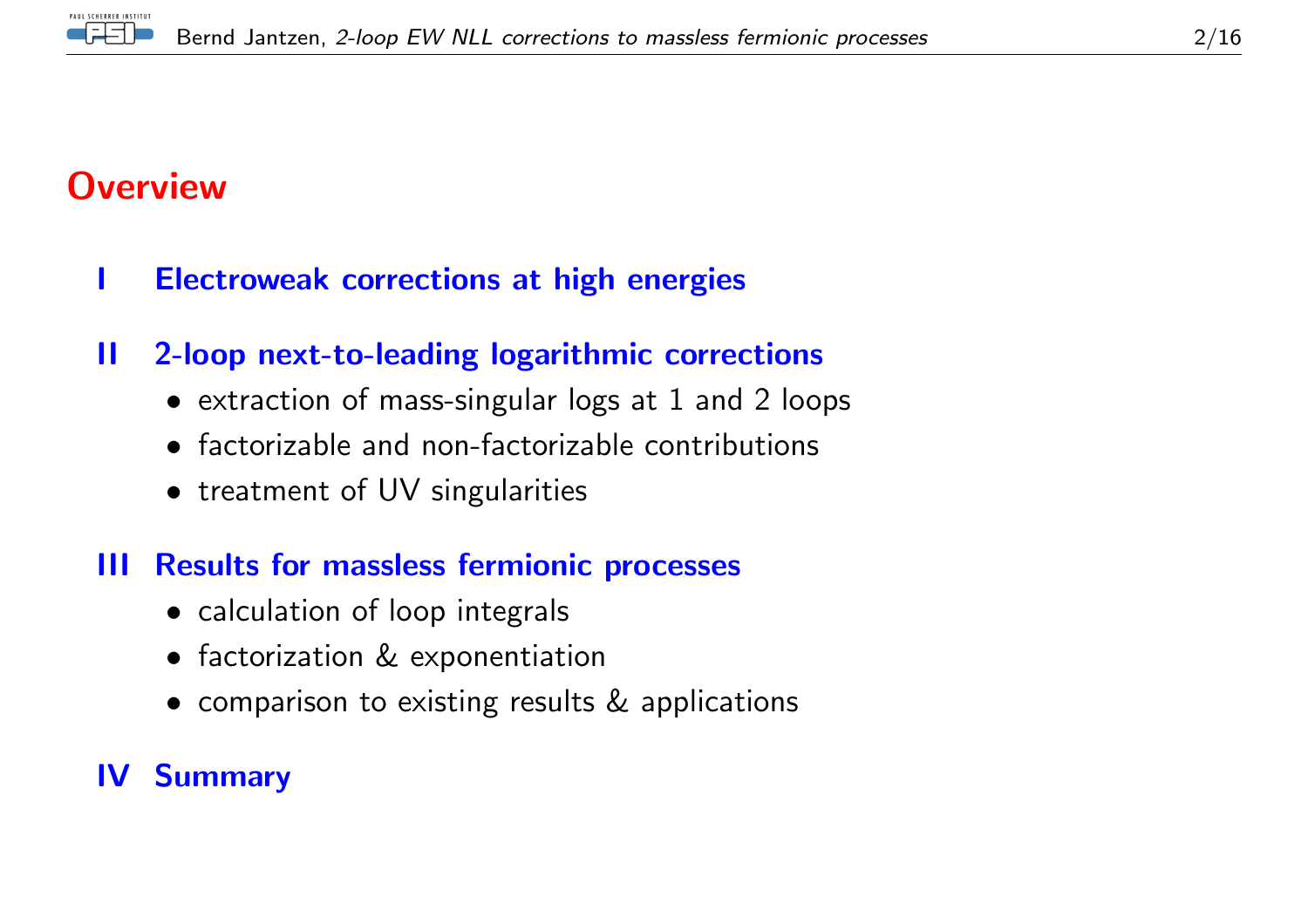

# **Electroweak (EW) corrections at high energies**

#### EW collider experiments

- $\bullet\,$  today (LEP, Tevatron): energy scales  $\lesssim M_{\rm W,Z}$
- upcoming colliders (LHC, ILC)  $\rightarrow$  explore TeV regime
	- $\hookrightarrow$  new energy domain  $\sqrt{s} \gg M_{\mathrm W}$  becomes accessible!

# EW radiative corrections at high energies  $\sqrt{s} \gg M_{\rm W}$ <br> $\rightarrow$  enhanced by large Sudakey legarithms

 $\Rightarrow$  enhanced by large  $\mathsf{S}$ udakov logarithms

$$
\ln^2\left(\frac{s}{M_{\mathrm{W}}^2}\right) \sim 25 \quad \text{at } \sqrt{s} \sim 1 \text{ TeV}
$$

Logs present in <mark>exclusive</mark> observables with only <mark>virtual</mark> W and Z bosons, but also in inclusive observables due to Bloch–Nordsieck violations Ciafaloni, Ciafaloni, Comelli '00,'01; Ciafaloni, Comelli '05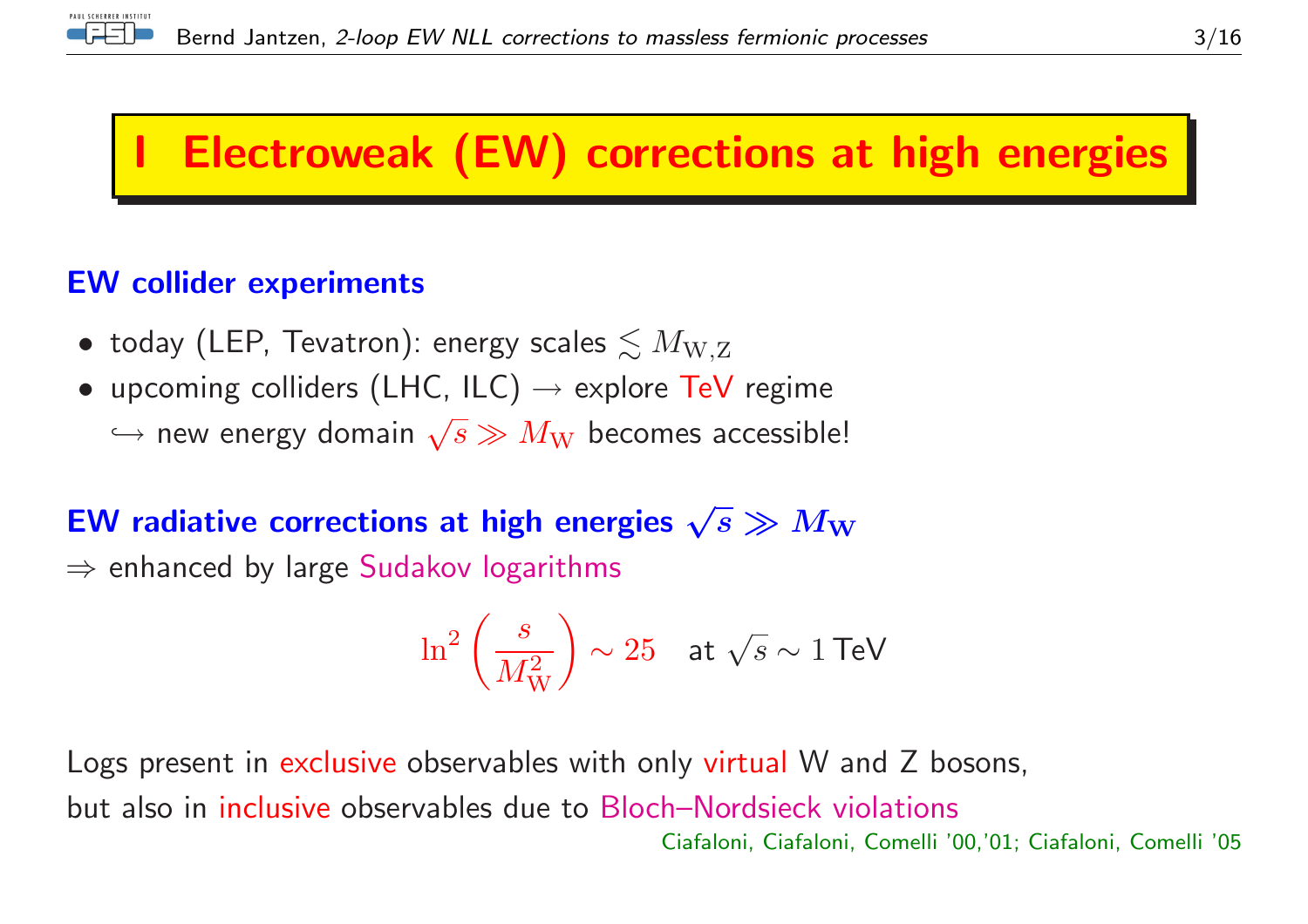

# General form of EW corrections for  $s \gg M_\mathrm{W}^2$

| $\overline{\textbf{W}}$ | $\left[ L = \ln \left( \frac{s}{M_{\mathrm{W}}^2} \right) \right]$ |
|-------------------------|--------------------------------------------------------------------|
|                         |                                                                    |

**1 loop:** 
$$
\alpha \left[ C_1^{\text{LL}} L^2 + C_1^{\text{NLL}} L + C_1^{\text{N}^2 \text{LL}} \right] + \mathcal{O} \left( \frac{M_{\text{W}}^2}{s} \right)
$$
  
-17\% +12\% -3\%

**2 loops:** 
$$
\alpha^2 \left[ C_2^{\text{LL}} L^4 + C_2^{\text{NLL}} L^3 + C_2^{\text{N}^2 \text{LL}} L^2 + C_2^{\text{N}^3 \text{LL}} L + C_2^{\text{N}^4 \text{LL}} \right] + \mathcal{O} \left( \frac{M_{\text{W}}^2}{s} \right)
$$
  
+1.7\%  $-1.8\%$   $+1.2\%$   $-0.3\%$ 

[percentages for  $\sigma(u\bar{u} \to$  $\overrightarrow{dd}$  at  $\sqrt{s} = 1$  TeV B.J., Kühn, Penin, Smirnov '05 $\big]$ 

Theoretical prediction with accuracy  $\sim 1\,\%$  required

- ⇒ 2-loop corrections important
- $\Rightarrow$  2-loop LL approximation not sufficient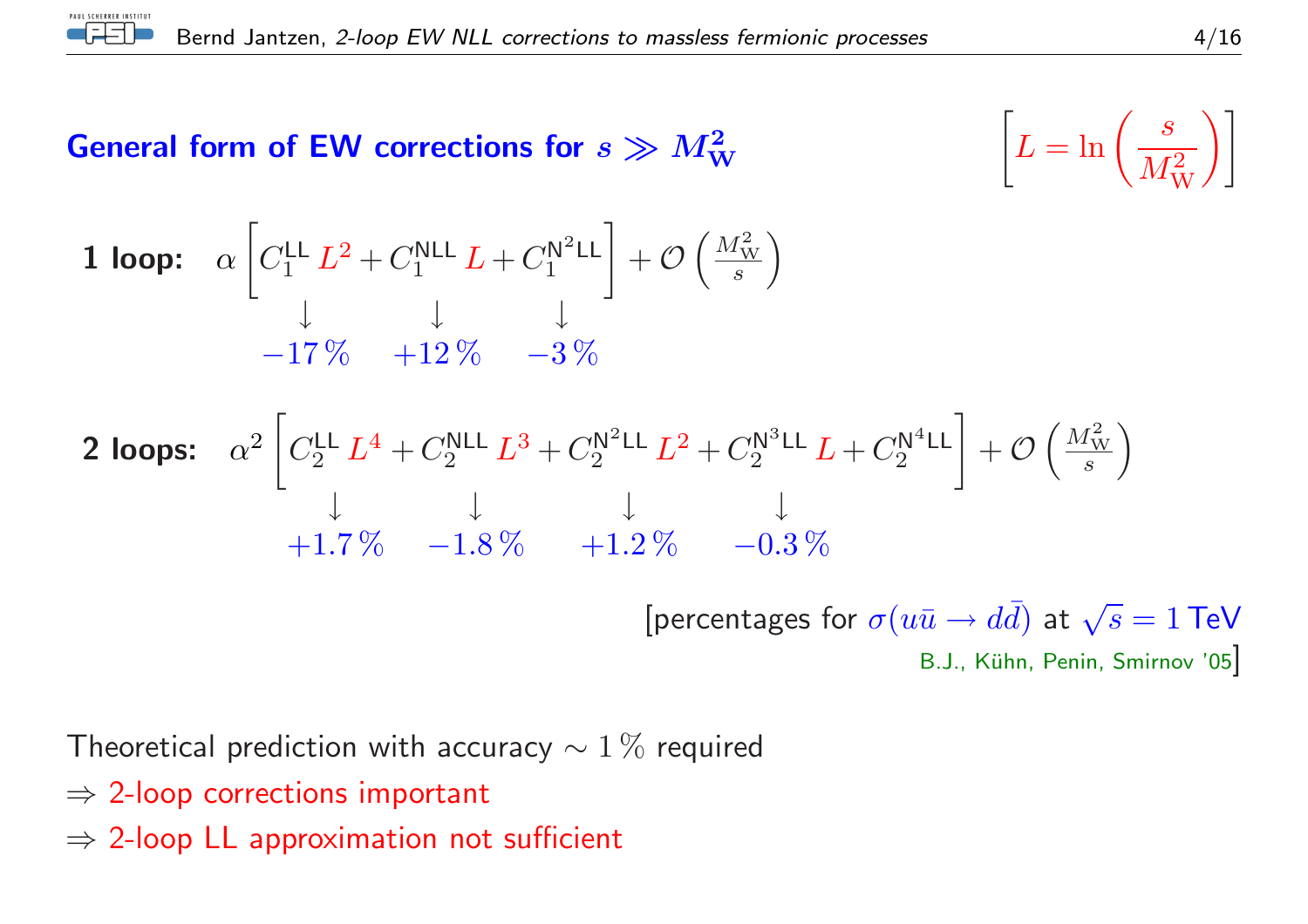## Origin of logarithms  $\ln(s/M_\mathrm{W}^2)$  in virtual corrections



 $\gamma,Z,W^\pm$  mass-singularities from virtual gauge bosons  $\left(\gamma,Z,W^\pm\right)$ coupling to on-shell external leg

 $\rightarrow$  single logs from collinear region



special case: gauge bosons exchanged between <sup>2</sup> on-shell external legs  $\rightarrow$  double logs from soft–collinear region

For massless photons:  $\log\leadsto \frac{1}{\epsilon}$  $\Rightarrow$  count  $1/\epsilon$  poles like logs for logarithmic approximations (LL, NLL,  $\ldots$ ) in  $D=4-2\epsilon$  dimensions

EW 1-loop LLs & NLLs for arbitrary processes are universal  $\hookrightarrow$  depend only on quantum numbers of external particles  $\hspace{1.6cm}$  Denner, Pozzorini '00, '01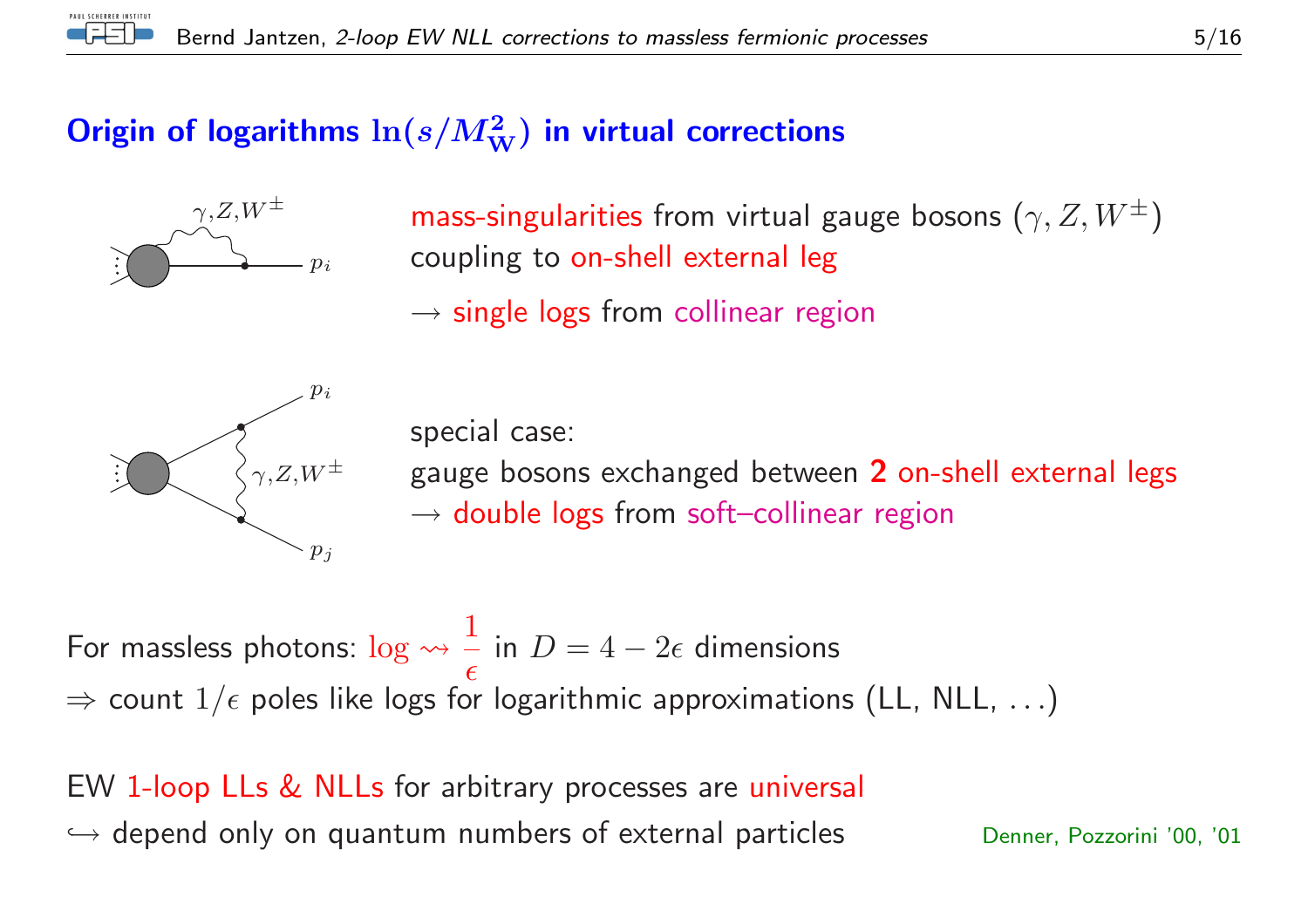#### Approaches for virtual 2-loop EW corrections at high energies

## Resummation of 1-loop result to all orders:

- LL for arbitrary processes Fadin, Lipatov, Martin, Melles '99
- NLL for arbitrary processes  $(M_Z =$  $=M_{\mathrm W})$  Melles '00, '01
- •• N<sup>2</sup>LL for massless  $f \bar{f} \to f' \bar{f}'$   $(M_{\rm Z} = M_{\rm W})$  Kühn, Penin, Smirnov '99, '00;<br>Kühn, Moch, Penin, Smirnov '01

Kühn, Moch, Penin, Smirnov '01

B.J., Kühn, Moch '03; B.J., Kühn, Penin, Smirnov '04, '05

- $\rightarrow$  split EW theory into symmetric  $SU(2)\times U(1)$  and QED regime
- $\hookrightarrow$  apply evolution equations to spontaneously broken  $\mathsf{SU}(2){\times}\mathsf{U}(1)$  EW model

### Diagrammatic 2-loop calculations to check & extend resummation predictions:

• LL for fermionic form factor Melles '00; Hori, Kawamura, Kodaira '00 • LL for arbitrary processes Beenakker, Werthenbach '00, '01 • angular-dependent NLLs for arbitrary processes Denner, Melles, Pozzorini '03 • complete NLL for fermionic form factor example the second Pozzorini '04 • N<sup>3</sup>LL for fermionic form factor  $(M_Z = M_W)$  $\hookrightarrow$  $\hookrightarrow$  <code>N<sup>3</sup>LL</code> for massless  $f\bar{f} \to f'\bar{f}'$   $(M_{\mathrm{Z}} \approx M_{\mathrm{W}})$  via evolution equations  $_{\text{B.J., Kühn. Moch '03: B.J., Kühn. Penir}}$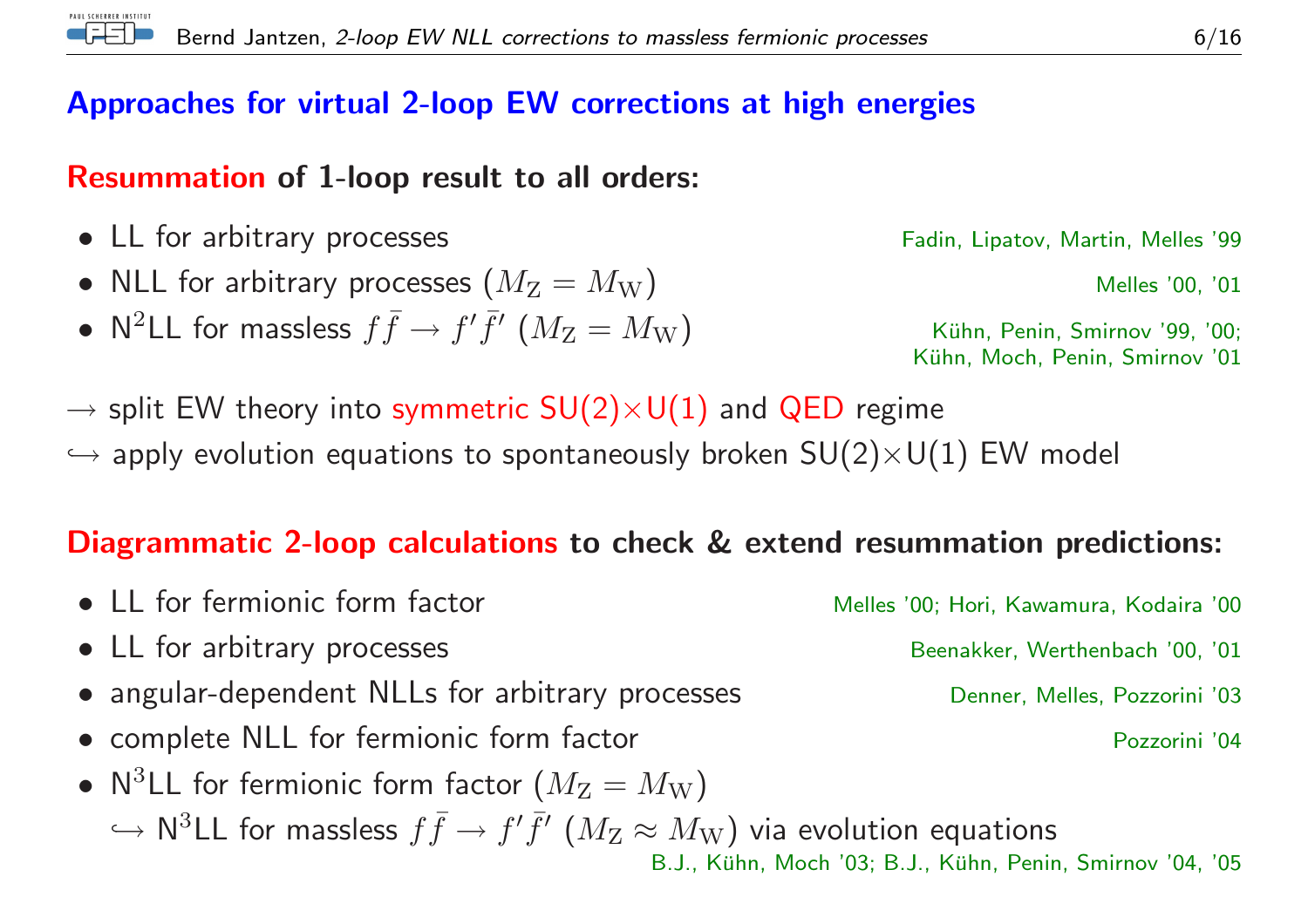## 2-loop next-to-leading logarithmic corrections

Goal: virtual 2-loop EW corrections for arbitrary processes in NLL accuracy

- $\hookrightarrow$  further check of evolution equation predictions
- $\hookrightarrow$  provide better accuracy for arbitrary  $2\to n$  processes

Implement

- different large kinematical invariants  $|(p_i + p_j)^2| \sim Q^2 \gg M_{\rm W}^2$
- $\bullet\,$  different heavy particle masses  $M_{\rm W}^2\sim M_{\rm Z}^2\sim m_{\rm top}^2\sim M_{\rm Higgs}^2$  (light masses  $=0)$

$$
\Rightarrow \text{Logs } L = \ln\left(\frac{Q^2}{M_W^2}\right) \text{ and } \frac{1}{\epsilon} \text{ poles (from virtual photons)}
$$
  
**1 loop:**  $LL \rightarrow \epsilon^{-2}$ ,  $L\epsilon^{-1}$ ,  $L^2$ ,  $L^3\epsilon$ ,  $L^4\epsilon^2$ ;  $NLL \rightarrow \epsilon^{-1}$ ,  $L$ ,  $L^2\epsilon$ ,  $L^3\epsilon^2$   
**2 loops:**  $LL \rightarrow \epsilon^{-4}$ ,  $L\epsilon^{-3}$ ,  $L^2\epsilon^{-2}$ ,  $L^3\epsilon^{-1}$ ,  $L^4$ ;  $NLL \rightarrow \epsilon^{-3}$ ,  $L\epsilon^{-2}$ ,  $L^2\epsilon^{-1}$ ,  $L^3$ 

⇒ $\Rightarrow$  NLL coefficients involve small logs  $\ln \left(\frac{|(p_i+p_j)^2|}{Q^2}\right)$  and  $\ln \left(\frac{M_\mathrm{Z}^2,m_\mathrm{top}^2,M_\mathrm{Higgs}^2}{M_\mathrm{W}^2}\right)$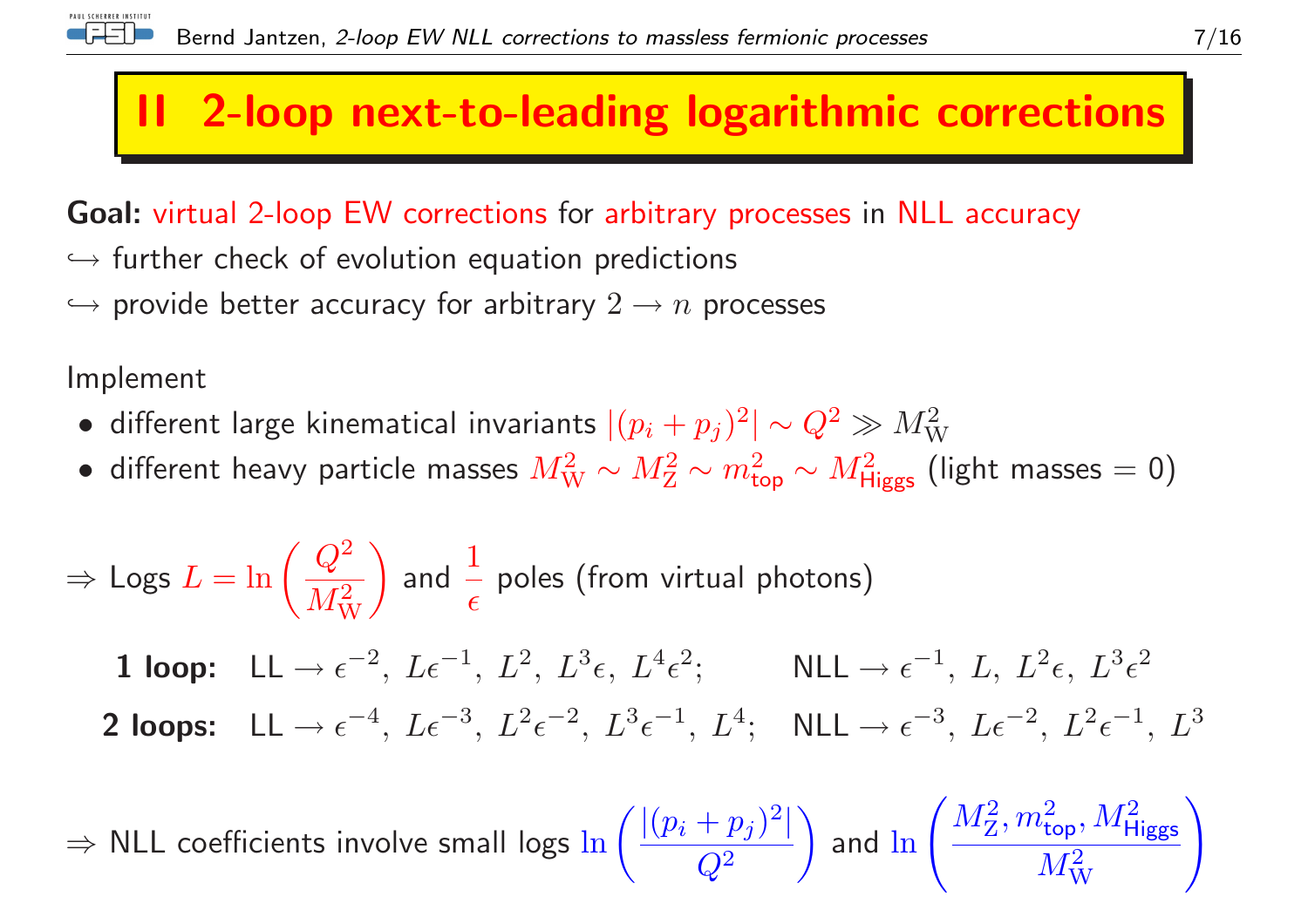#### Extraction of NLL mass singularities at <sup>1</sup> loop



- $\bullet\,$  gauge boson momentum set to zero in tree subdiagram  $\left(\frac{F}{F}\right)$
- soft–collinear approximation for loop vertices combined with propagators:



 $i\over\overline{\mathcal{E}}^{i}=\overline{p}_{i}\qquad \quad i\rlap/v''_i\cdot i\gamma^\mu\rightarrow -2p_i'^{\,\mu}$  (for massless external fermions), extension of *eikonal approximation*,

valid for  $\mathsf{soft}$  and/or collinear gauge boson momenta

- $\hookrightarrow$  eliminates Dirac structure of loop corrections
- $\Rightarrow$  leads to contributions multiplying Born matrix elements

The factorizable contributions contain all soft and/or collinear mass singularities.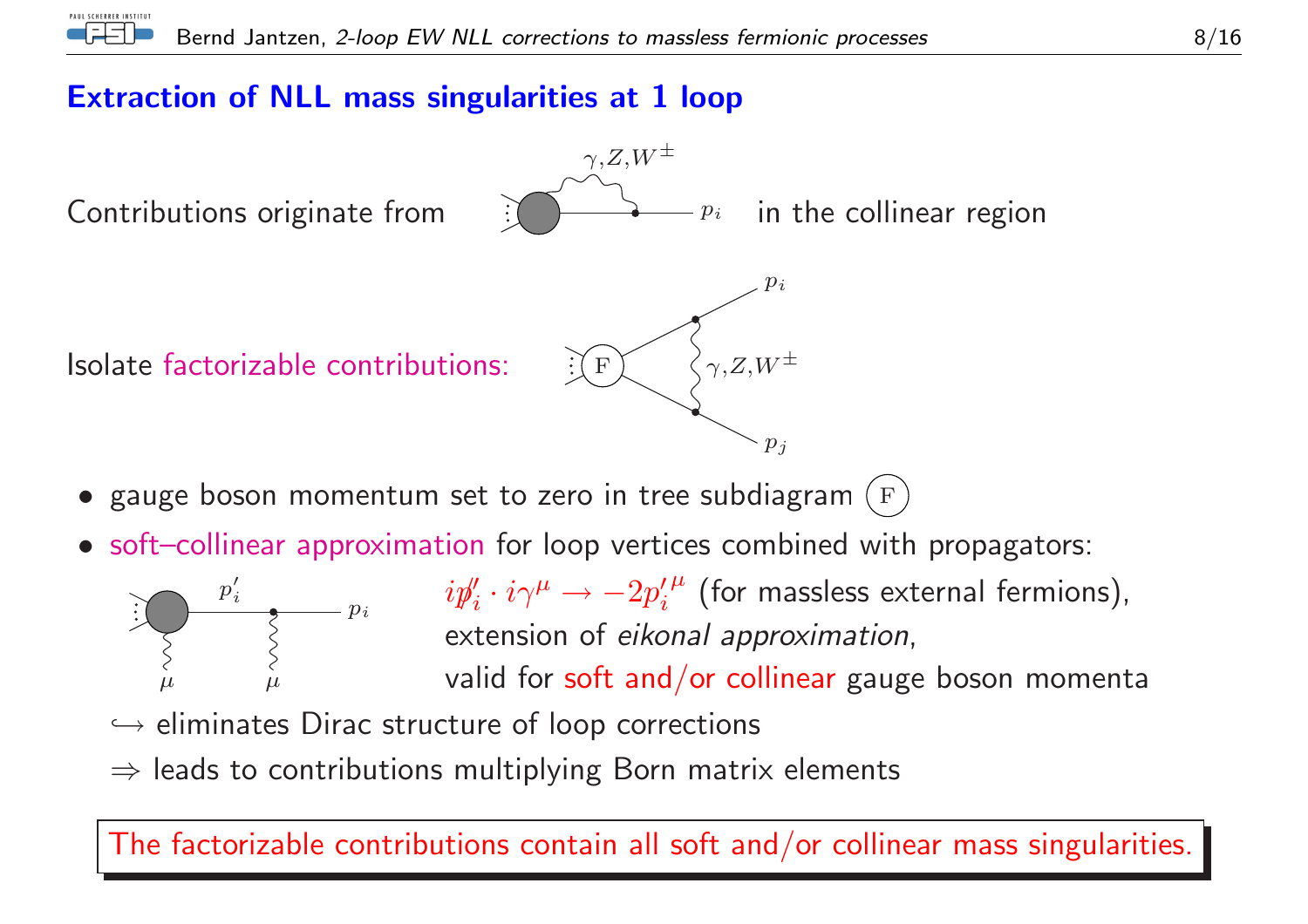#### Remaining non-factorizable contributions

Contributions from collinear region:



Cancellation mechanism:

- collinear vertex  $\propto$  gauge boson momentum  $q^\mu$
- collinear Ward identities for EW theory: Denner, Pozzorini '00, '01



in the collinear limit

 $\Rightarrow$  only calculation of factorizable contributions needed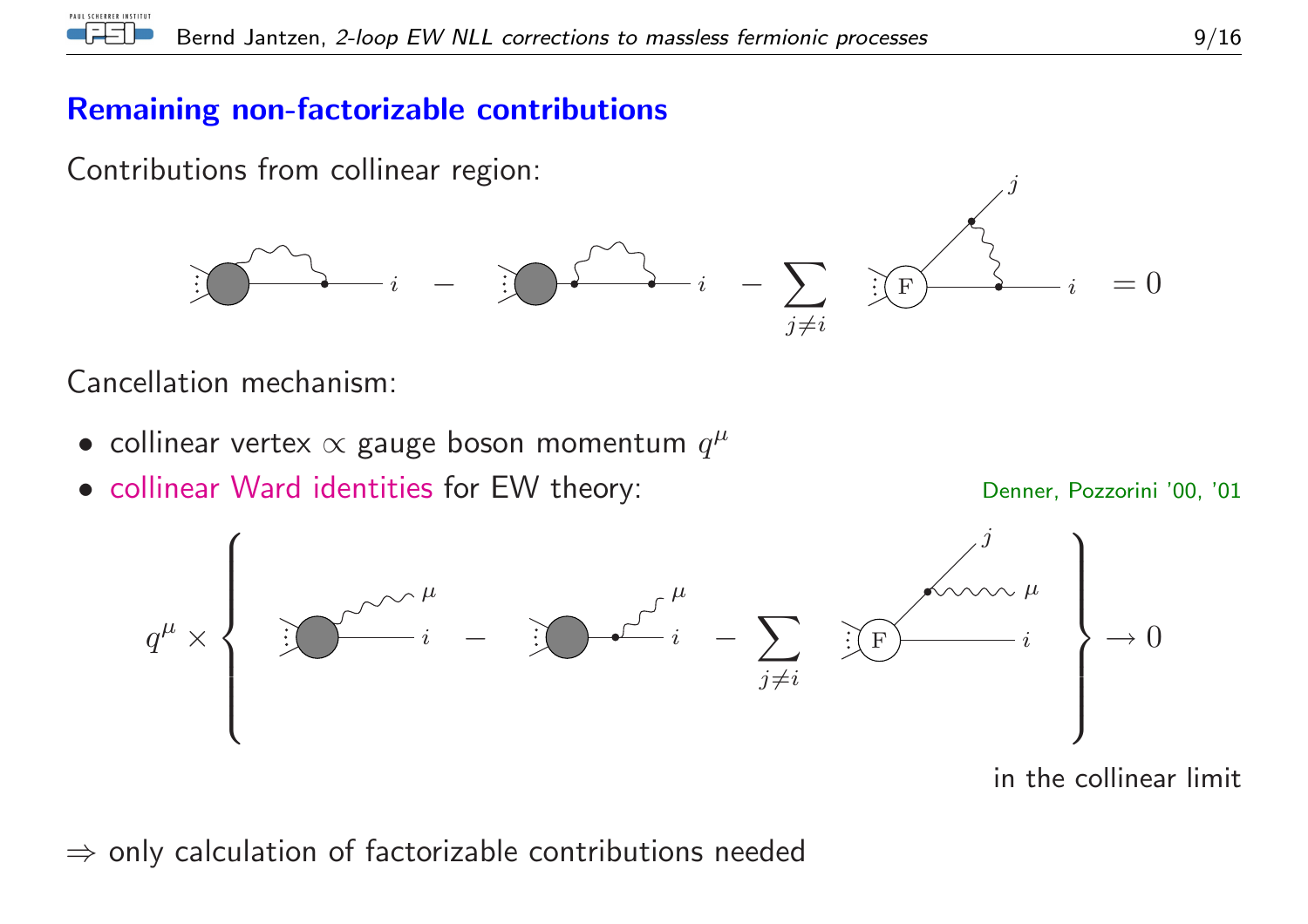#### Extraction of NLL mass singularities at <sup>2</sup> loops

 $\hookrightarrow$  soft $\times$ soft and soft $\times$ collinear contributions:

PAUL SCHERRER INSTITUT



- calculated with soft–collinear approximation and projection techniques
- remaining non-factorizable contributions vanish due to collinear Ward identities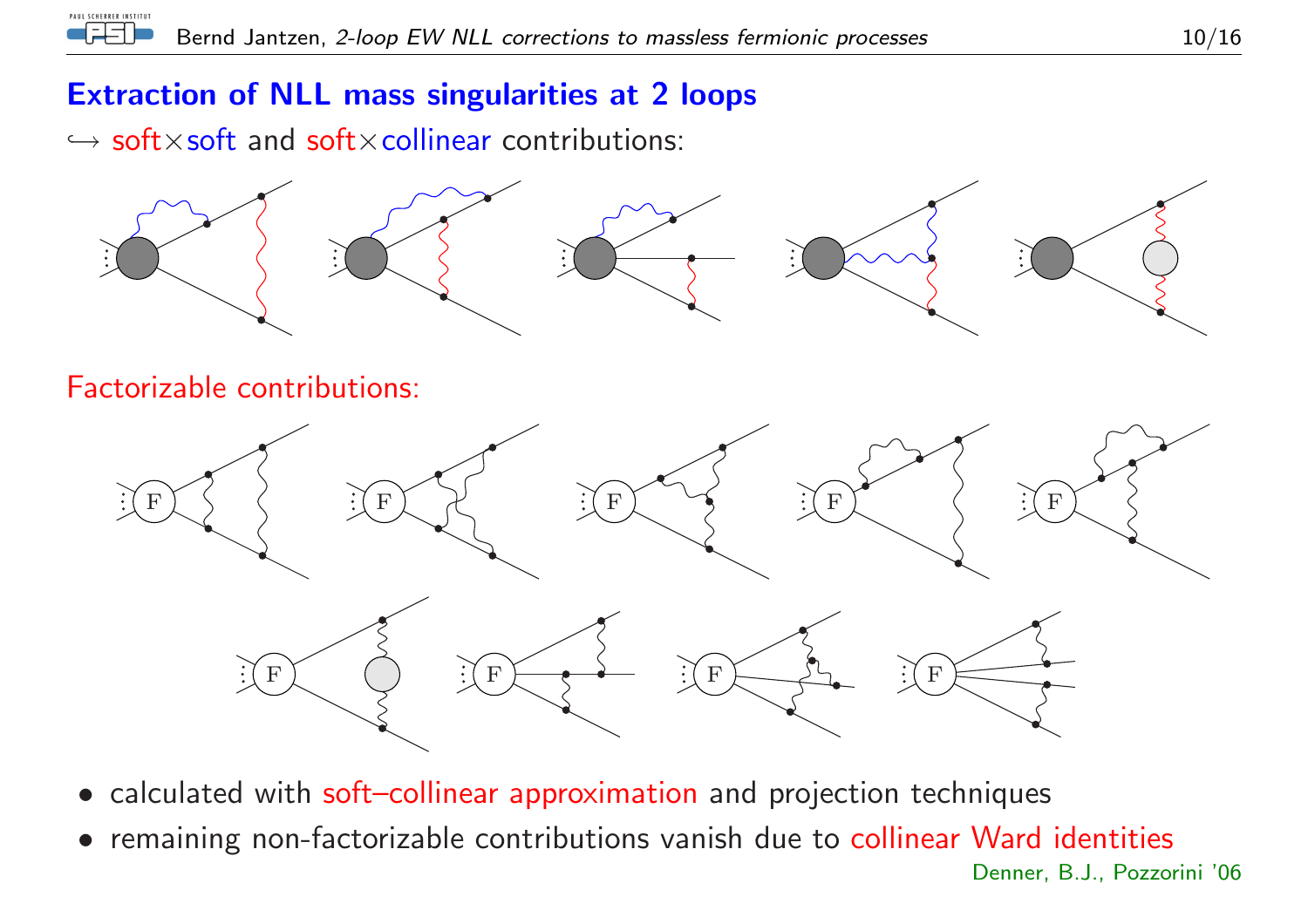

#### Treatment of ultraviolet (UV) singularities & renormalization

UV  $1/\epsilon$  poles in subdiagrams with scale  $\mu_{\sf loop}^2$   $\Rightarrow$  logs  $\ln\left(\frac{\mu_{\sf R}^2}{\mu_{\sf loop}^2}\right) \Rightarrow$  possibly NLL and renormalization at scale  $\mu_{\sf R}^2$ 

 $\textsf{\textbf{UV}}$  subtraction: remove  $1/\epsilon$  poles from UV-singular subdiagrams and counterterms Advantages:

- UV NLL contributions from hard subdiagrams completely shifted to counterterms  $\hookrightarrow$  no need to calculate UV-singular loops in internal parts of tree subdiagrams<br>see use often linear communication (not uslid in UV marineal) also fam
- can use soft–collinear approximation (not valid in UV regime!) also for hard subdiagrams which produce UV NLL contributions

#### Renormalization:

- $\bullet$  use couplings in Born matrix elements renormalized at  $\mu_{\mathsf{R}}^2 = Q^2$ 
	- $\hookrightarrow$  no counterterm contributions from Born amplitude
	- $\hookrightarrow$  loop corrections universal  $\&$  independent of inner structure of Born amplitude
	- ֒→ renormalization scale can be changed for specific matrix elements
- $\bullet\,$  renormalization of couplings in loops at arbitrary scale  $\mu_{\mathsf{R}}^2$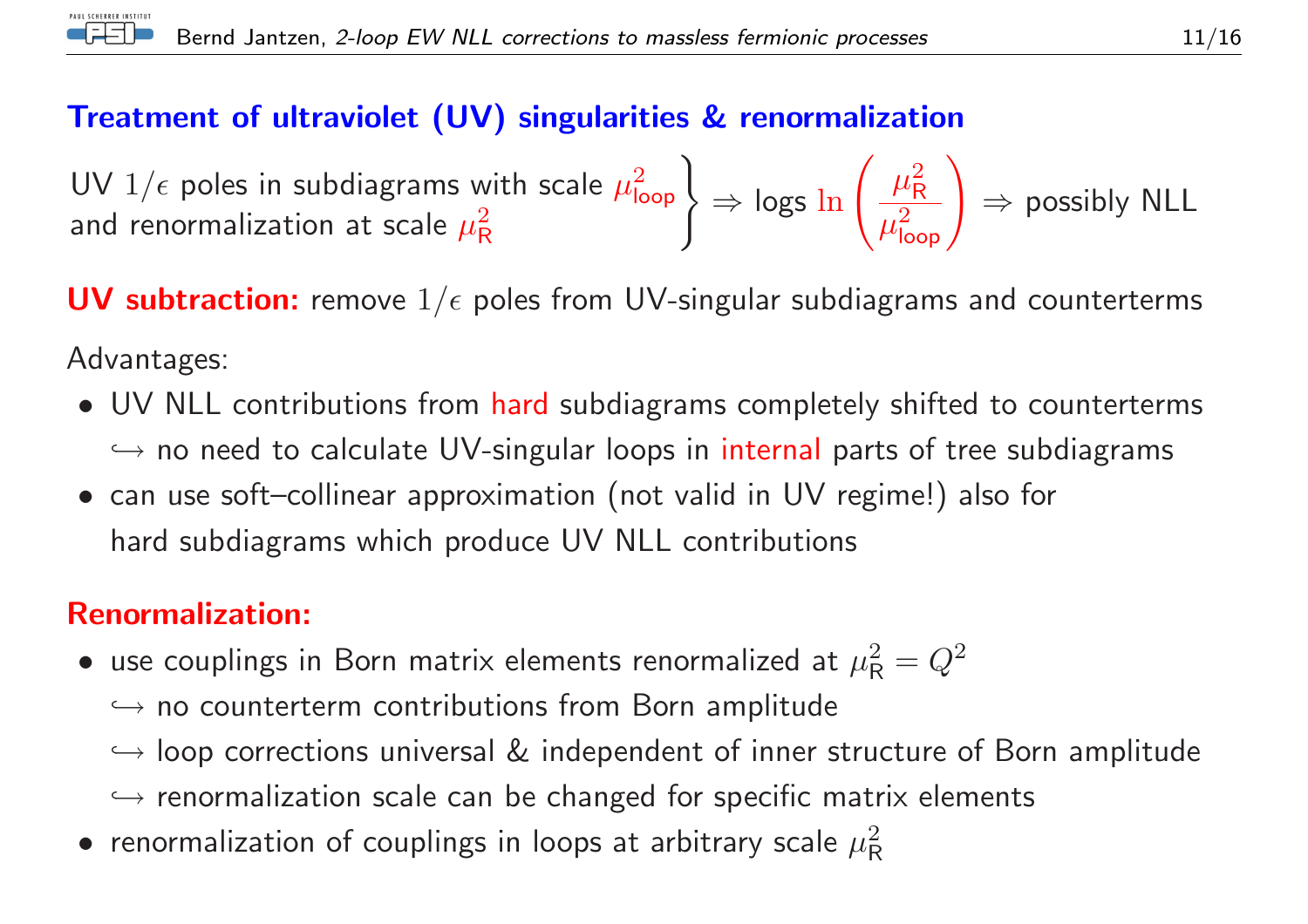

## **Results for massless fermionic processes**

#### Evaluation of factorizable contributions

Calculate & check loop integrals with <sup>2</sup> independent methods:

- automatized algorithm based on sector decomposition
- combination of expansion by regions & Mellin–Barnes representations

Smirnov, B.J. '06 & refs. therein

Denner, Pozzorini '04

 $\hookrightarrow$  extended for different hard scales  $(p_i+p_j)^2\sim Q^2$  and soft scales  $M_i^2\sim M_{\mathrm{W}}^2$ 

#### Example:



 $+$  sum over external legs  $i,j$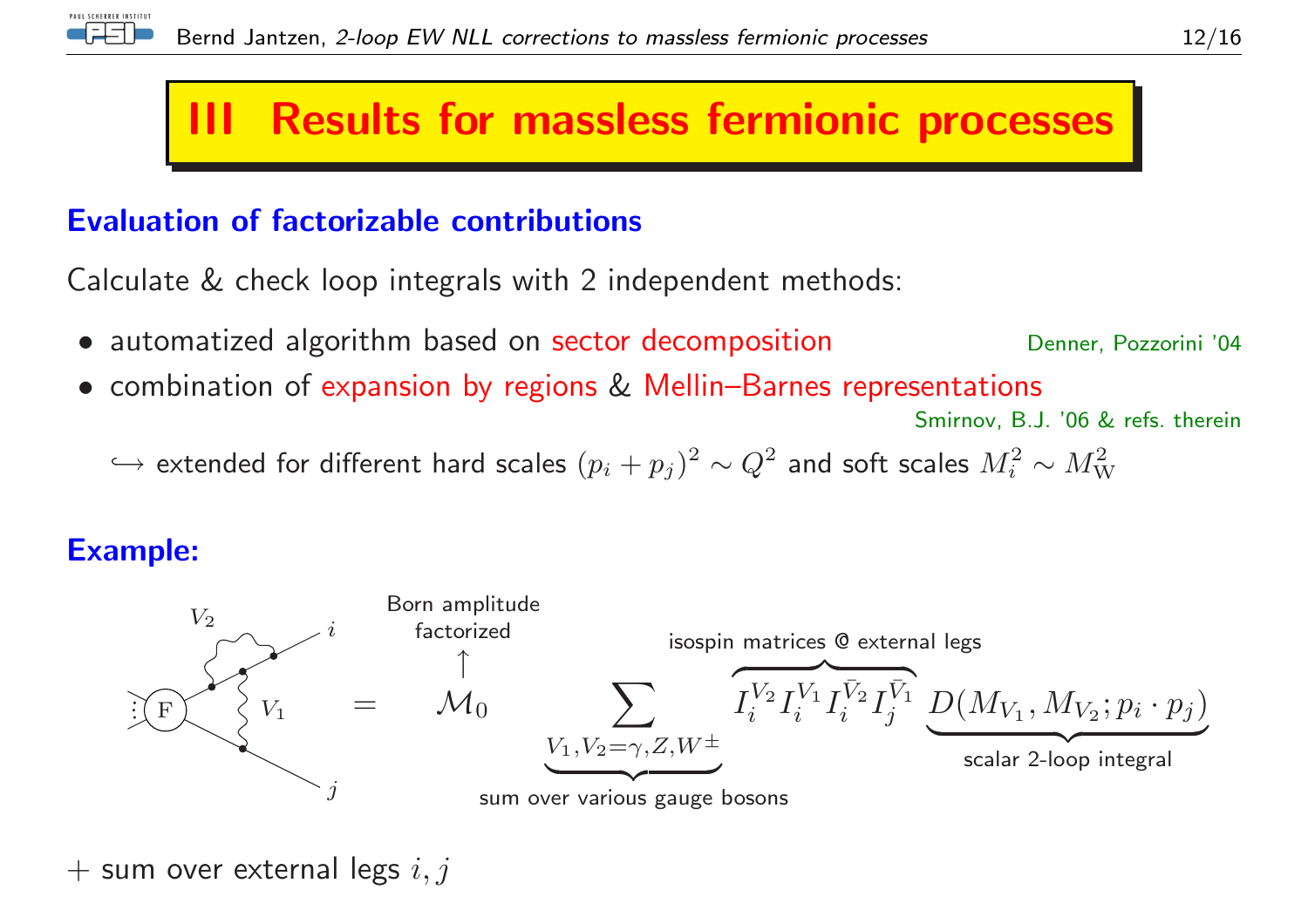# NLL result for massless fermionic processes  $f_1f_2\to f_3\cdots f_n$  up to 2 loops

$$
\mathcal{M} = \mathcal{M}_0 F^{\text{sew}} F^{\text{Z}} F^{\text{em}}
$$

symmetric-electroweak factor: 
$$
F^{\text{sew}} = \exp\left[\frac{\alpha}{4\pi} F_1^{\text{sew}} + \left(\frac{\alpha}{4\pi}\right)^2 G_2^{\text{sew}}\right]
$$

electromagnetic factor:

\n
$$
F^{\text{em}} = \exp\left[\frac{\alpha}{4\pi} \Delta F_1^{\text{em}} + \left(\frac{\alpha}{4\pi}\right)^2 \Delta G_2^{\text{em}}\right]
$$

terms from 
$$
M_Z \neq M_W
$$
:  $F^Z = 1 + \frac{\alpha}{4\pi} \Delta F_1^Z$ 

- $F^{\text{sew}}$  equals result from symmetric  $SU(2)\times U(1)$  theory with  $M_{\gamma}=M_{\rm W}=M_{\rm Z}$
- exponentiation of 1-loop terms  $F_1^{\text{sew}}$  and  $\Delta F_1^{\text{em}}$  ( $\Delta F_1^{\text{Z}} \rightarrow$  no 2-loop NLLs)
- $\bullet$  electromagnetic terms in  $F^{\mathsf{em}}$  factorize and exponentiate separately

 $\hookrightarrow$  separation of photonic singularities possible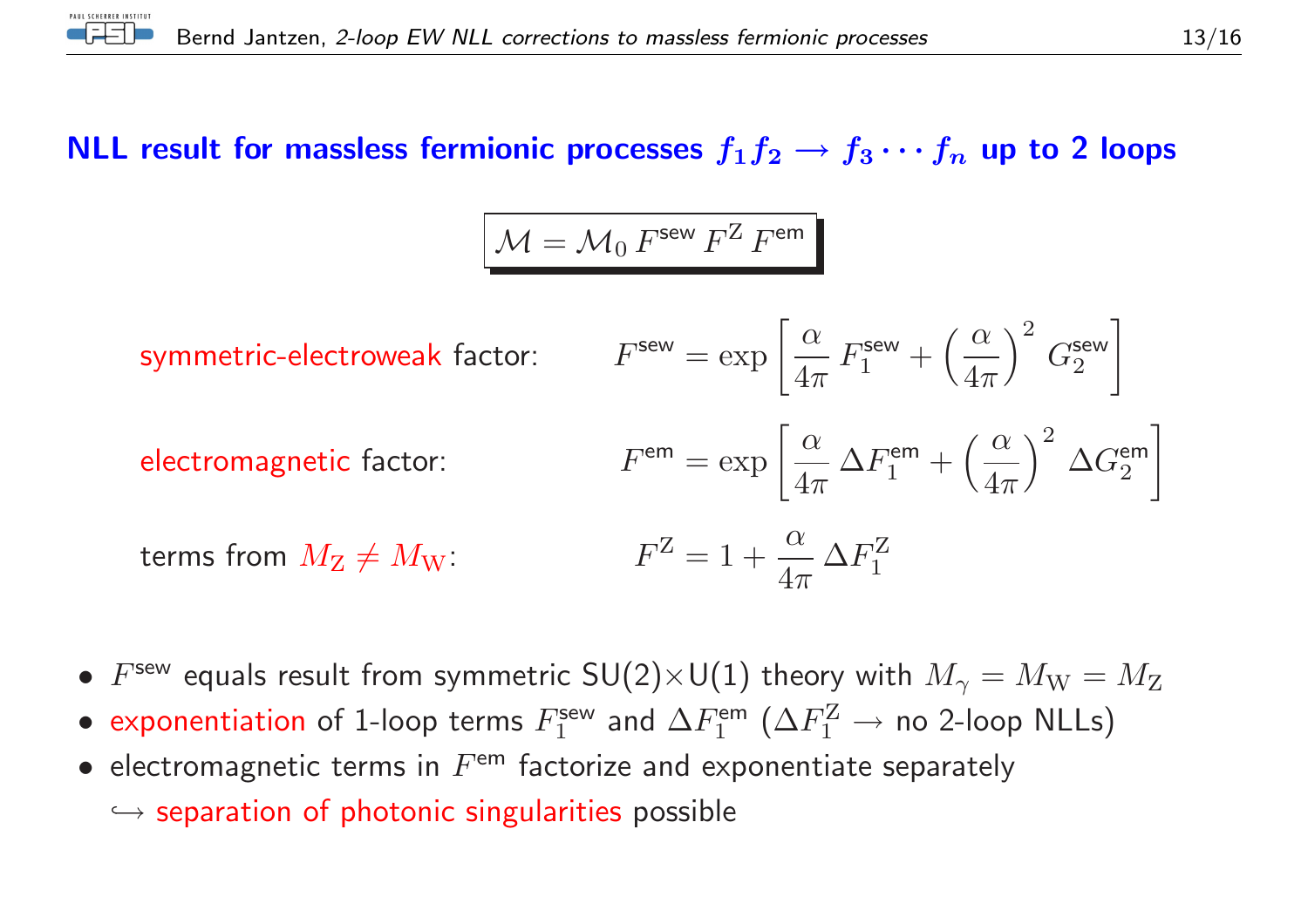## ${\sf Exponentialed\ 1\text{-loop terms: Lls \& NLLs}}$

PAUL SCHERRER INSTITUT Æ

$$
F_1^{\text{sew}} = -\frac{1}{2} \left( L^2 + \frac{2}{3} L^3 \epsilon + \frac{1}{4} L^4 \epsilon^2 - 3L - \frac{3}{2} L^2 \epsilon - \frac{1}{2} L^3 \epsilon^2 \right) \sum_{i=1}^n \left( \frac{Y_i^2}{4c_w^2} + \frac{C_i}{s_w^2} \right)
$$
  
+  $\left( L + \frac{1}{2} L^2 \epsilon + \frac{1}{6} L^3 \epsilon^2 \right) \sum_{i=1}^n \sum_{\substack{j=1 \ j \neq i}}^n \ln \left( \frac{-(p_i + p_j)^2}{Q^2} \right) \sum_{V=\gamma, Z, W^{\pm}} I_i^{\bar{V}} I_j^{\bar{V}}$   

$$
\Delta F_1^{\text{em}} = -\frac{1}{2} \left( 2\epsilon^{-2} - L^2 - \frac{2}{3} L^3 \epsilon - \frac{1}{4} L^4 \epsilon^2 + 3\epsilon^{-1} + 3L + \frac{3}{2} L^2 \epsilon + \frac{1}{2} L^3 \epsilon^2 \right) \sum_{i=1}^n Q_i^2
$$
  
-  $\left( \epsilon^{-1} + L + \frac{1}{2} L^2 \epsilon + \frac{1}{6} L^3 \epsilon^2 \right) \sum_{i=1}^n \sum_{\substack{j=1 \ j \neq i}}^n \ln \left( \frac{-(p_i + p_j)^2}{Q^2} \right) Q_i Q_j$   

$$
\Delta F_1^Z = \left( L + L^2 \epsilon + \frac{1}{2} L^3 \epsilon^2 \right) \ln \left( \frac{M_Z^2}{M_W^2} \right) \sum_{i=1}^n \left( \frac{c_w}{s_w} T_i^3 - \frac{s_w}{c_w} \frac{Y_i}{2} \right)^2
$$

**Additional 2-loop terms with 1-loop**  $\beta$ **-function coefficients:** only <code>NLLs</code>

$$
G_2^{\text{sew}} = \frac{1}{6} L^3 \sum_{i=1}^n \left( \frac{Y_i^2}{4c_w^2} b_1^{(1)} + \frac{C_i}{s_w^2} b_2^{(1)} \right)
$$
  

$$
\Delta G_2^{\text{em}} = \left( \frac{3}{4} \epsilon^{-3} + L \epsilon^{-2} + \frac{1}{2} L^2 \epsilon^{-1} \right) b_{\text{QED}}^{(1)} \sum_{i=1}^n Q_i^2
$$
  

$$
[\mu_R^2 = M_W^2]
$$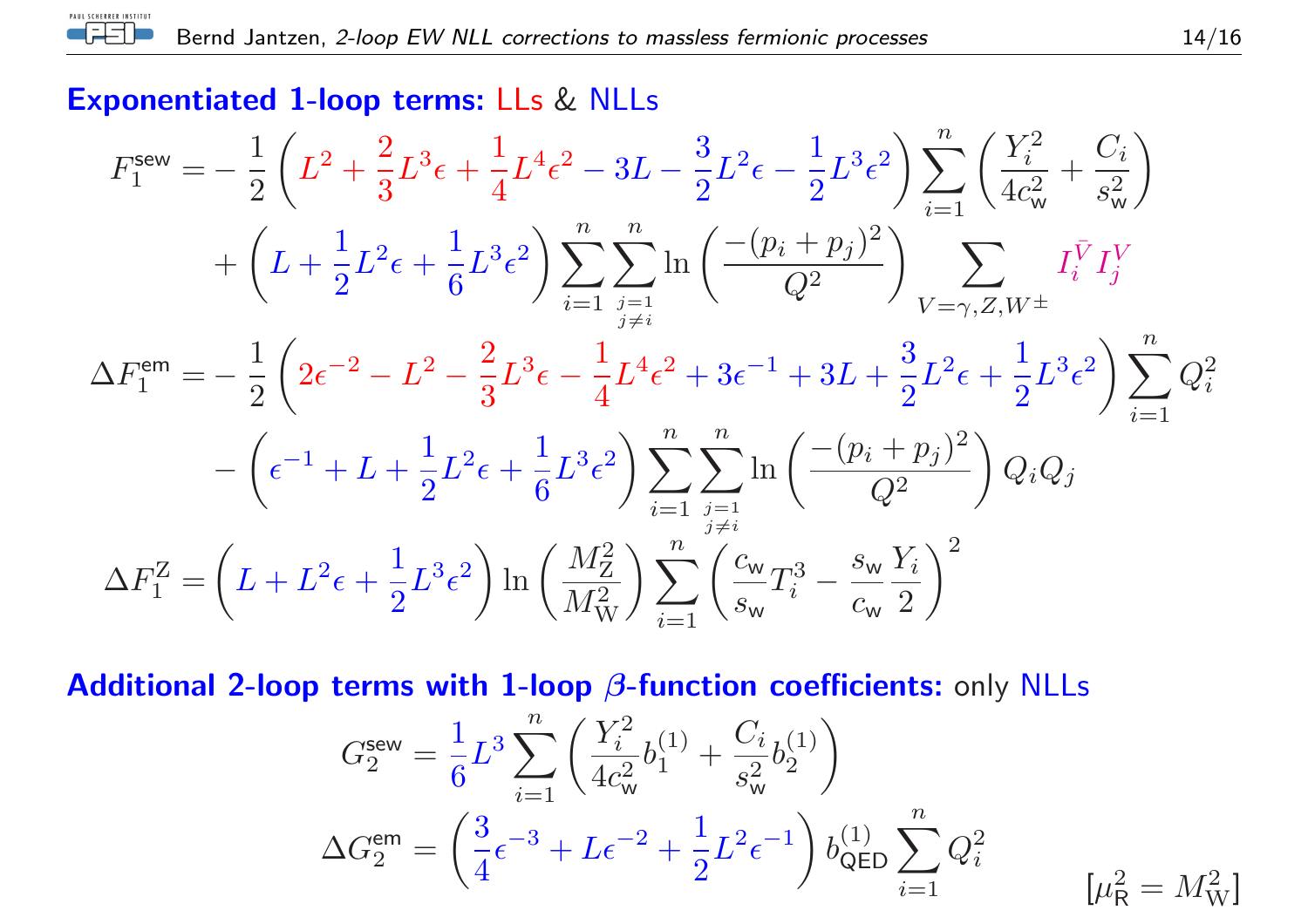

#### Comparison to existing results

- previous results for form factor and angular-dependent NLLs reproduced and extendedDenner, Melles, Pozzorini '03; Pozzorini '04
- structure of symmetric-electroweak NLL corrections in complete analogy withCatani's formula for massless QCDCatani '98
- agreement with genera<sup>l</sup> resummation predictions based on evolution equations

Melles '00, '01

#### Application to massless 4-fermion scattering

- •• neutral current  $f\bar{f} \rightarrow$ **neutral current**  $f\bar{f}$  →  $f'\bar{f}'$ : agreement, B.J., Kühn, Penin, Smirnov '05 additional contributions  $\propto s_w^2 \ln(M_Z^2/M_W^2)$
- charged current  $f_1 \bar{f}_2 \rightarrow$  $\rightarrow f_3 \bar{f}_4$ : new result